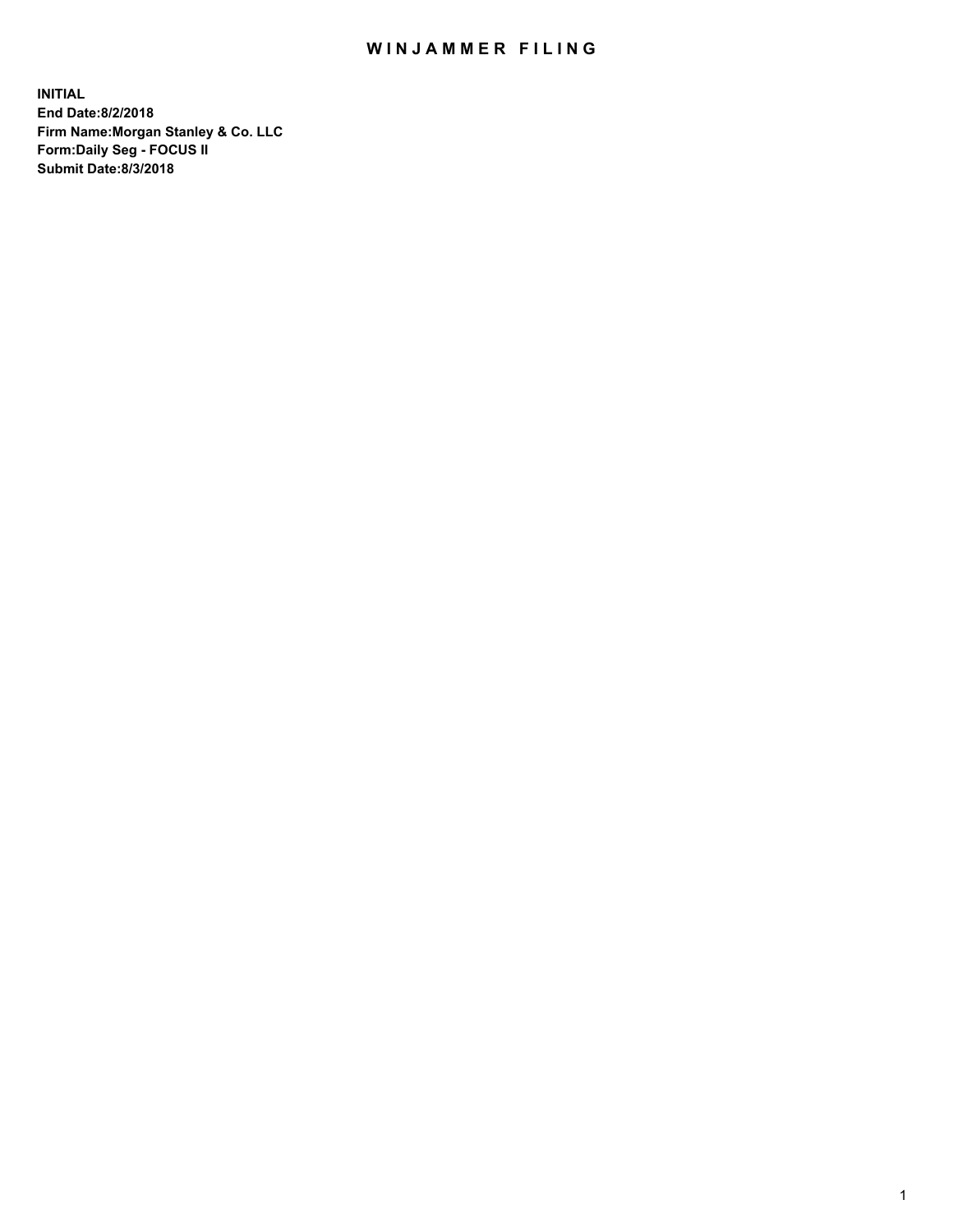**INITIAL End Date:8/2/2018 Firm Name:Morgan Stanley & Co. LLC Form:Daily Seg - FOCUS II Submit Date:8/3/2018 Daily Segregation - Cover Page**

| Name of Company                                                                                                                                                                                                                                                                                                                | <b>Morgan Stanley &amp; Co. LLC</b>                                          |
|--------------------------------------------------------------------------------------------------------------------------------------------------------------------------------------------------------------------------------------------------------------------------------------------------------------------------------|------------------------------------------------------------------------------|
| <b>Contact Name</b>                                                                                                                                                                                                                                                                                                            | <b>Ikram Shah</b>                                                            |
| <b>Contact Phone Number</b>                                                                                                                                                                                                                                                                                                    | 212-276-0963                                                                 |
| <b>Contact Email Address</b>                                                                                                                                                                                                                                                                                                   | Ikram.shah@morganstanley.com                                                 |
| FCM's Customer Segregated Funds Residual Interest Target (choose one):<br>a. Minimum dollar amount: ; or<br>b. Minimum percentage of customer segregated funds required:% ; or<br>c. Dollar amount range between: and; or<br>d. Percentage range of customer segregated funds required between:% and%.                         | 280,000,000<br><u>0</u><br>00<br><u>00</u>                                   |
| FCM's Customer Secured Amount Funds Residual Interest Target (choose one):<br>a. Minimum dollar amount: ; or<br>b. Minimum percentage of customer secured funds required:%; or<br>c. Dollar amount range between: and; or<br>d. Percentage range of customer secured funds required between:% and%.                            | 140,000,000<br><u>0</u><br>$\underline{0}$ $\underline{0}$<br>0 <sub>0</sub> |
| FCM's Cleared Swaps Customer Collateral Residual Interest Target (choose one):<br>a. Minimum dollar amount: ; or<br>b. Minimum percentage of cleared swaps customer collateral required:% ; or<br>c. Dollar amount range between: and; or<br>d. Percentage range of cleared swaps customer collateral required between:% and%. | 92,000,000<br><u>0</u><br><u>00</u><br>00                                    |

Attach supporting documents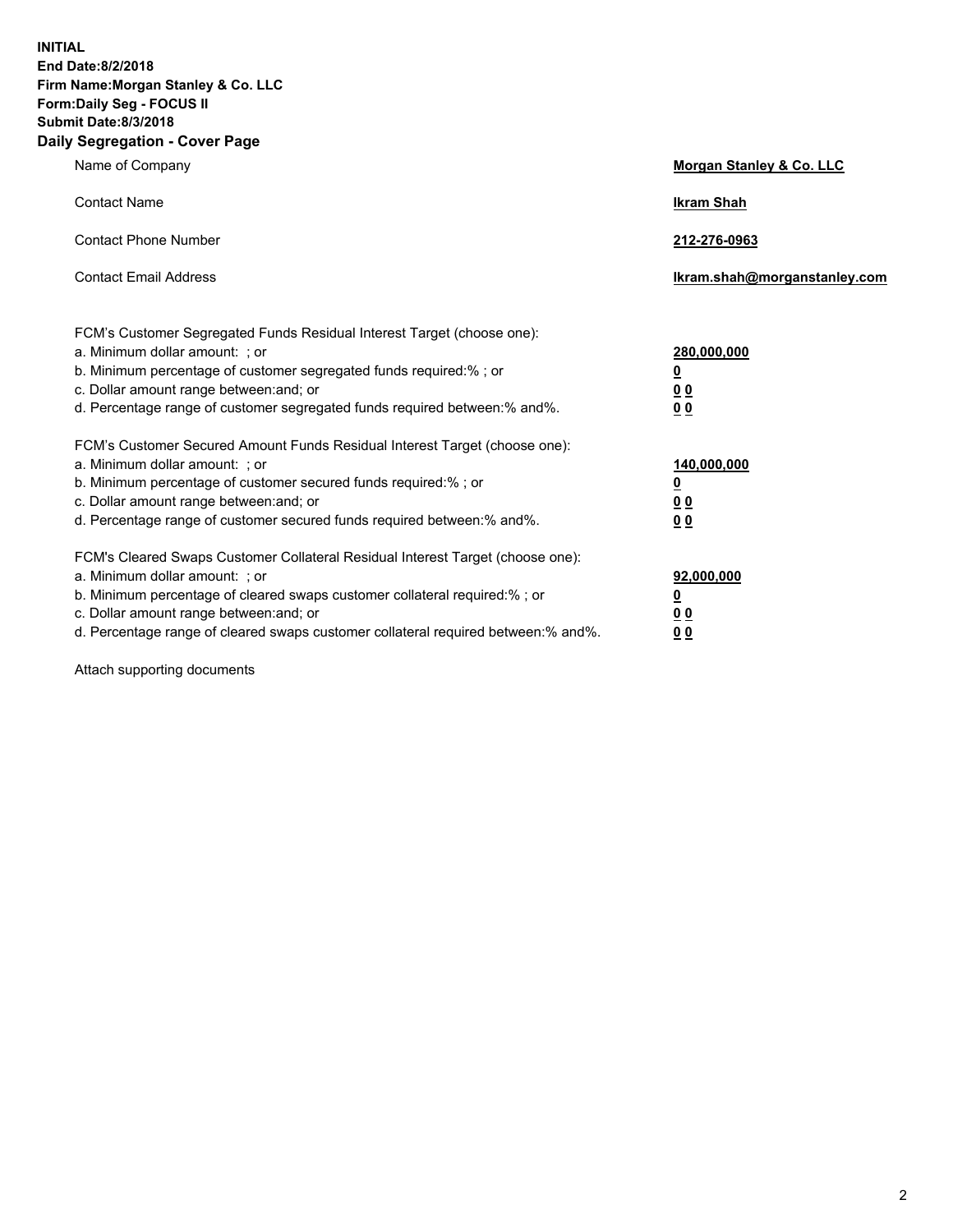|          | <b>INITIAL</b><br>End Date: 8/2/2018<br>Firm Name: Morgan Stanley & Co. LLC<br>Form: Daily Seg - FOCUS II<br><b>Submit Date:8/3/2018</b><br><b>Daily Segregation - Secured Amounts</b> |                                                 |
|----------|----------------------------------------------------------------------------------------------------------------------------------------------------------------------------------------|-------------------------------------------------|
|          | Foreign Futures and Foreign Options Secured Amounts                                                                                                                                    |                                                 |
|          | Amount required to be set aside pursuant to law, rule or regulation of a foreign<br>government or a rule of a self-regulatory organization authorized thereunder                       | $0$ [7305]                                      |
| 1.       | Net ledger balance - Foreign Futures and Foreign Option Trading - All Customers                                                                                                        |                                                 |
|          | A. Cash                                                                                                                                                                                | 3,221,152,701 [7315]                            |
|          | B. Securities (at market)                                                                                                                                                              | 2,199,923,252 [7317]                            |
| 2.       | Net unrealized profit (loss) in open futures contracts traded on a foreign board of trade                                                                                              | -423,929,064 [7325]                             |
| 3.       | Exchange traded options                                                                                                                                                                |                                                 |
|          | a. Market value of open option contracts purchased on a foreign board of trade                                                                                                         | 39,425,819 [7335]                               |
| 4.       | b. Market value of open contracts granted (sold) on a foreign board of trade<br>Net equity (deficit) (add lines 1. 2. and 3.)                                                          | -28,398,055 [7337]<br>5,008,174,653 [7345]      |
| 5.       | Account liquidating to a deficit and account with a debit balances - gross amount                                                                                                      | 330,901,806 [7351]                              |
|          | Less: amount offset by customer owned securities                                                                                                                                       | -329,113,840 [7352] 1,787,966                   |
|          |                                                                                                                                                                                        | [7354]                                          |
| 6.       | Amount required to be set aside as the secured amount - Net Liquidating Equity                                                                                                         | 5,009,962,619 [7355]                            |
|          | Method (add lines 4 and 5)                                                                                                                                                             |                                                 |
| 7.       | Greater of amount required to be set aside pursuant to foreign jurisdiction (above) or line                                                                                            | 5,009,962,619 [7360]                            |
|          | 6.<br>FUNDS DEPOSITED IN SEPARATE REGULATION 30.7 ACCOUNTS                                                                                                                             |                                                 |
| 1.       | Cash in banks                                                                                                                                                                          |                                                 |
|          | A. Banks located in the United States                                                                                                                                                  | 566,643,999 [7500]                              |
|          | B. Other banks qualified under Regulation 30.7                                                                                                                                         | 491,174,853 [7520] 1,057,818,852                |
|          |                                                                                                                                                                                        | [7530]                                          |
| 2.       | Securities<br>A. In safekeeping with banks located in the United States                                                                                                                |                                                 |
|          | B. In safekeeping with other banks qualified under Regulation 30.7                                                                                                                     | 55,783,452 [7540]<br>0 [7560] 55,783,452 [7570] |
| 3.       | Equities with registered futures commission merchants                                                                                                                                  |                                                 |
|          | A. Cash                                                                                                                                                                                | 6,228,407 [7580]                                |
|          | <b>B.</b> Securities                                                                                                                                                                   | $0$ [7590]                                      |
|          | C. Unrealized gain (loss) on open futures contracts                                                                                                                                    | 530,964 [7600]                                  |
|          | D. Value of long option contracts                                                                                                                                                      | $0$ [7610]                                      |
| 4.       | E. Value of short option contracts<br>Amounts held by clearing organizations of foreign boards of trade                                                                                | 0 [7615] 6,759,371 [7620]                       |
|          | A. Cash                                                                                                                                                                                | $0$ [7640]                                      |
|          | <b>B.</b> Securities                                                                                                                                                                   | $0$ [7650]                                      |
|          | C. Amount due to (from) clearing organization - daily variation                                                                                                                        | $0$ [7660]                                      |
|          | D. Value of long option contracts                                                                                                                                                      | $0$ [7670]                                      |
|          | E. Value of short option contracts                                                                                                                                                     | 0 [7675] 0 [7680]                               |
| 5.       | Amounts held by members of foreign boards of trade<br>A. Cash                                                                                                                          | 2,350,652,023 [7700]                            |
|          | <b>B.</b> Securities                                                                                                                                                                   | 2,144,139,799 [7710]                            |
|          | C. Unrealized gain (loss) on open futures contracts                                                                                                                                    | -424,460,028 [7720]                             |
|          | D. Value of long option contracts                                                                                                                                                      | 39,425,819 [7730]                               |
|          | E. Value of short option contracts                                                                                                                                                     | -28,398,055 [7735] 4,081,359,558                |
|          |                                                                                                                                                                                        | [7740]                                          |
| 6.       | Amounts with other depositories designated by a foreign board of trade                                                                                                                 | $0$ [7760]                                      |
| 7.<br>8. | Segregated funds on hand<br>Total funds in separate section 30.7 accounts                                                                                                              | $0$ [7765]<br>5,201,721,233 [7770]              |
| 9.       | Excess (deficiency) Set Aside for Secured Amount (subtract line 7 Secured Statement                                                                                                    | 191,758,614 [7380]                              |
|          | Page 1 from Line 8)                                                                                                                                                                    |                                                 |
| 10.      | Management Target Amount for Excess funds in separate section 30.7 accounts                                                                                                            | 140,000,000 [7780]                              |

11. Excess (deficiency) funds in separate 30.7 accounts over (under) Management Target **51,758,614** [7785]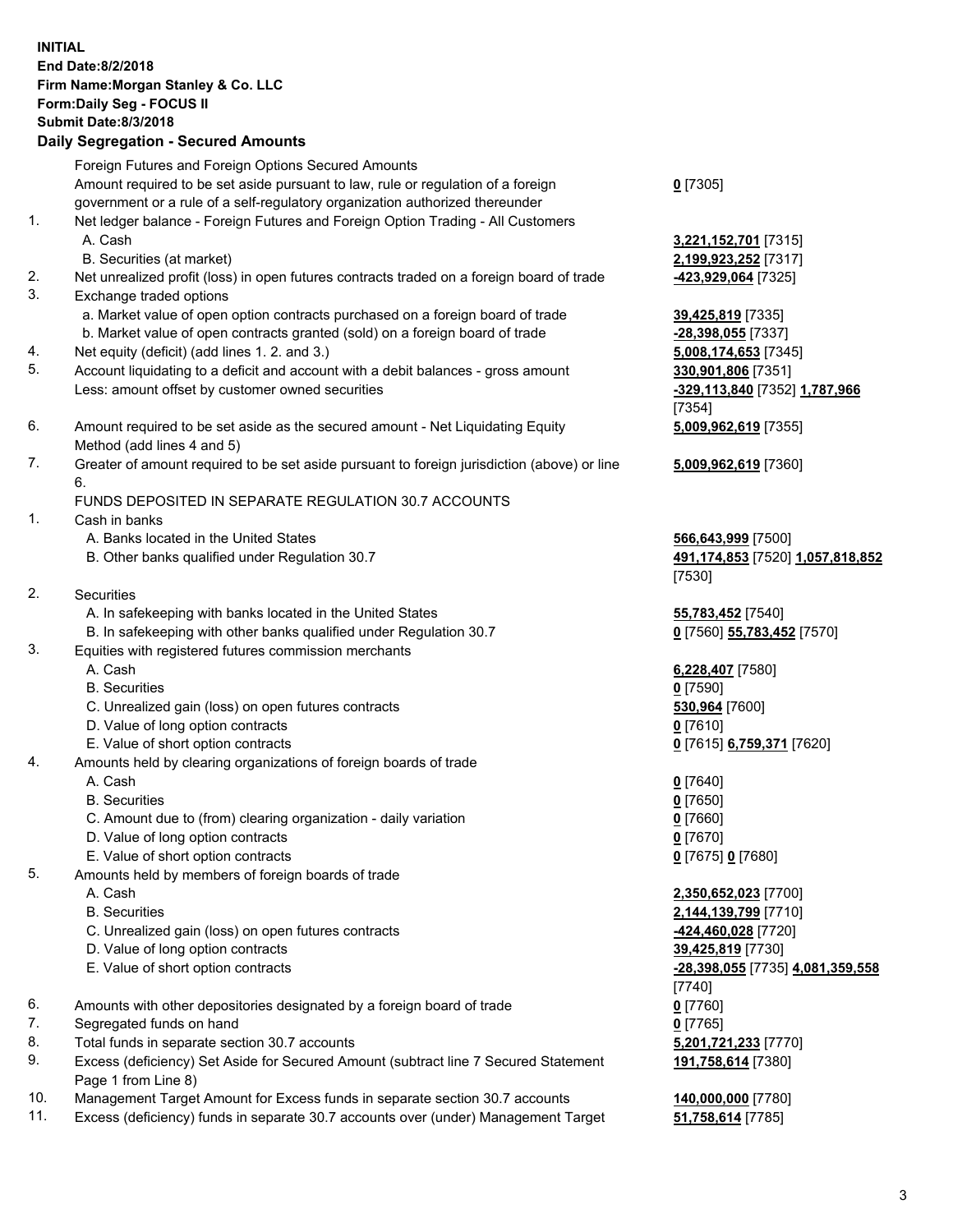**INITIAL End Date:8/2/2018 Firm Name:Morgan Stanley & Co. LLC Form:Daily Seg - FOCUS II Submit Date:8/3/2018 Daily Segregation - Segregation Statement** SEGREGATION REQUIREMENTS(Section 4d(2) of the CEAct) 1. Net ledger balance A. Cash **11,272,151,123** [7010] B. Securities (at market) **5,911,356,288** [7020] 2. Net unrealized profit (loss) in open futures contracts traded on a contract market **-102,377,267** [7030] 3. Exchange traded options A. Add market value of open option contracts purchased on a contract market **412,514,453** [7032] B. Deduct market value of open option contracts granted (sold) on a contract market **-515,174,603** [7033] 4. Net equity (deficit) (add lines 1, 2 and 3) **16,978,469,994** [7040] 5. Accounts liquidating to a deficit and accounts with debit balances - gross amount **327,790,859** [7045] Less: amount offset by customer securities **-326,024,732** [7047] **1,766,127** [7050] 6. Amount required to be segregated (add lines 4 and 5) **16,980,236,121** [7060] FUNDS IN SEGREGATED ACCOUNTS 7. Deposited in segregated funds bank accounts A. Cash **5,079,748,231** [7070] B. Securities representing investments of customers' funds (at market) **0** [7080] C. Securities held for particular customers or option customers in lieu of cash (at market) **583,925,288** [7090] 8. Margins on deposit with derivatives clearing organizations of contract markets A. Cash **6,305,702,949** [7100] B. Securities representing investments of customers' funds (at market) **0** [7110] C. Securities held for particular customers or option customers in lieu of cash (at market) **5,327,431,000** [7120] 9. Net settlement from (to) derivatives clearing organizations of contract markets **104,079,069** [7130] 10. Exchange traded options A. Value of open long option contracts **412,514,453** [7132] B. Value of open short option contracts **-515,174,603** [7133] 11. Net equities with other FCMs A. Net liquidating equity **13,785,511** [7140] B. Securities representing investments of customers' funds (at market) **0** [7160] C. Securities held for particular customers or option customers in lieu of cash (at market) **0** [7170] 12. Segregated funds on hand **0** [7150] 13. Total amount in segregation (add lines 7 through 12) **17,312,011,898** [7180] 14. Excess (deficiency) funds in segregation (subtract line 6 from line 13) **331,775,777** [7190] 15. Management Target Amount for Excess funds in segregation **280,000,000** [7194]

16. Excess (deficiency) funds in segregation over (under) Management Target Amount Excess

**51,775,777** [7198]